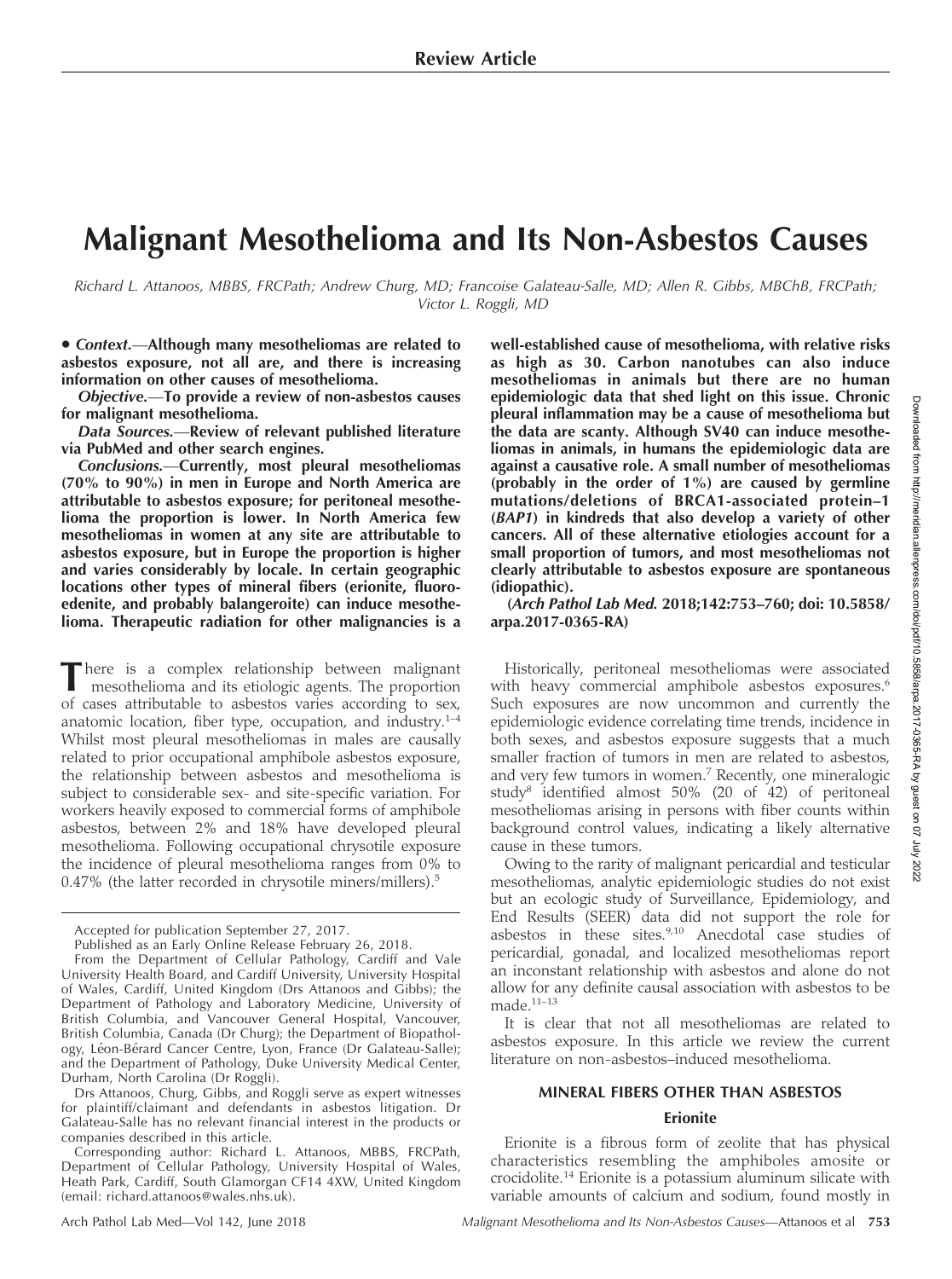volcanic regions associated with rhyolitic tuffs. Deposits have been described in the Cappadocian region of Turkey, but some of the highest concentrations of this fiber can be found in the Intermountain West of the United States from Oregon into Mexico and the Sierra Madre Occidental region.15–17 High amounts of airborne erionite were found in North Dakota after hundreds of miles of roads were surfaced with erionite-containing gravel.<sup>18</sup> More recently, erionite has also been identified in North Eastern Italy.19

Baris and colleagues<sup>20</sup> and Artvinli and Baris<sup>21</sup> first reported an outbreak of mesothelioma in 2 small villages in the Anatolian region of Turkey. Some of the villagers also had chronic fibrosing pleurisy. Ferruginous bodies with erionite cores were isolated from the lungs of some of these villagers.22 The cause of the outbreak was believed to be exposure to erionite fibers used in the whitewash on the exterior of houses in the villages, although some asbestos was also identified in the region.<sup>23</sup> Subsequent studies demonstrated other malignancies among the villagers as well, including lung cancers.<sup>24</sup> With greater than 50% of mesotheliomas in Turkish villagers being caused by erionite, a genetic predisposition to fiber-induced carcinogenesis was proposed by some researchers, although the same was challenged by others.25,26

In consideration of the high concentration of erionite fibers in North America as noted above, perhaps it is not surprising that a high incidence of lung cancer and malignant mesothelioma has been identified in 1 rural area with erionite contamination.<sup>27</sup> Kliment et al<sup>28</sup> reported a case of a 47-year-old Mexican emigrant to the United States who was diagnosed with malignant pleural mesothelioma and pleural plaques. He had lived the first 20 to 25 years of his life in Central Mexico, and fiber burden analysis demonstrated considerable quantities of high-aspect ratio erionite fibers in the patient's lung tissue. Oczypok et  $al<sup>29</sup>$ reported an additional case of a 53-year-old Mexican emigrant to the United States who was diagnosed with malignant pleural mesothelioma. He moved to the United States as a young adult, and analysis of his lung tissue samples revealed elevated quantities of high-aspect ratio erionite fibers. Similar fibers were identified in rhyolitic tuff material and soil on the family farm where the patient grew up.

Experimental animal studies have confirmed the high carcinogenic potential of erionite, including the production of malignant mesotheliomas.<sup>30–32</sup> Early changes including pleural fibrosis, mesothelial hyperplasia, and mesothelial dysplasia have also been reported. $33,34$  Although the exact mechanisms of carcinogenesis are unknown, it is of interest that like asbestos, erionite primes and activates the NLRP3 inflammasome, which in turn triggers an autocrine feedback loop in mesothelial cells. This feedback loop is modulated by the interleukin-1 receptor.<sup>35</sup> Based on the foregoing, more cases of erionite-induced mesothelioma are likely to be identified in regions of the world where this fiber is prevalent and exposures to humans occur.

# Fluoro-edenite

Fluoro-edenite is a non-asbestos mineral fiber with similar morphology and composition to the actinolitetremolite series. It was originally characterized in 1997 from rock deposits taken near the city of Biancavilla (Catania, Eastern Sicily, Italy). The mineral ore was extracted from quarries in Monte Calvario, southeast of Biancavilla and subsequently commercially used as a building material for

road paving, and residential and commercial plaster and mortar construction. A 10-fold increase in pleural neoplasms was reported in exposed subjects in a mortality study.<sup>36</sup> Pleural plaques have also been identified in Biancavilla construction workers exposed to fluoro-edenite.37

Animal experimental studies show mesothelioma induction following fluoro-edenite implantation in rat peritoneal cavities.<sup>38</sup> In vitro studies show that fluoro-edenite is an inducer of DNA damage and reactive oxygen species production, with overall decreased cell viability.<sup>39</sup> The International Agency for Research on Cancer has subsequently classified fibrous fluoro-edenite as carcinogenic to humans (group  $1$ ).<sup>40</sup>

# Balangeroite

This gageite-like mineral is a fibrous iron-rich magnesium silicate with a complex structure often intergrown with chrysotile deposits. It comprises around 0.2% to 0.5% contamination of the chrysotile from the San Vittore mine in Balangero, Italy. The fibrous mineral has similarities in morphology but lower biodurability than commercial amphiboles.41–43 The role of this fibrous amphibolic mineral in the induction of mesothelioma in Balangero, Italy, is controversial with some authors attributing mesotheliomas to it and others questioning its precise role.<sup>44-46</sup> The controversy is complicated by the fact that the Balangero mine occasionally milled imported commercial amphibole from South Africa; this conclusion is supported by the fact that some Balangero chrysotile miners have identifiable commercial amphiboles (crocidolite, amosite) as well as noncommercial amphibole tremolite in lung tissue on mineral analysis.47,48

# Carbon Nanotubes

Carbon nanotubes have a number of wide applications in industry. They are formed from varying high-aspect ratio graphene cylinders, which can assume a fibrous habit. There has been concern that their close physical similarities to asbestos may pose a health risk. $49$  It is recognized that both in vitro and in vivo studies do not necessarily transfer any significance to human populations. Nonetheless, there exist in vitro studies that show carbon nanotube cytotoxicity, and in vivo studies have shown the development of mesothelioma in both genetically modified cancer-sensitized mice and Fischer 344 rats exposed to carbon nanotubes via peritoneal and intrascrotal inoculation, respectively.<sup>50,51</sup> Pleural inflammation has been correlated with fiber length.<sup>52,53</sup> Presently it is not practicable to evaluate at an epidemiologic level whether there exists any association between carbon nanotube exposure and human disease.

# Other Minerals

A variety of man-made vitreous fibers have been studied to evaluate their potential to induce mesothelioma in humans. These include rock wool, slag wool, glass fiber, and glass filament. Systematic reviews of synthetic vitreous fibers have concluded that the combined evidence based on epidemiologic and toxicologic data provides little support of any increased risk of mesothelioma following exposure.<sup>54,55</sup> Such man-made fibers have low biopersistence in tissue systems. In contrast, in vivo high-dose chronic inhalational experiments to more biopersistent refractory ceramic fibers

754 Arch Pathol Lab Med—Vol 142, June 2018 Malignant Mesothelioma and Its Non-Asbestos Causes—Attanoos et al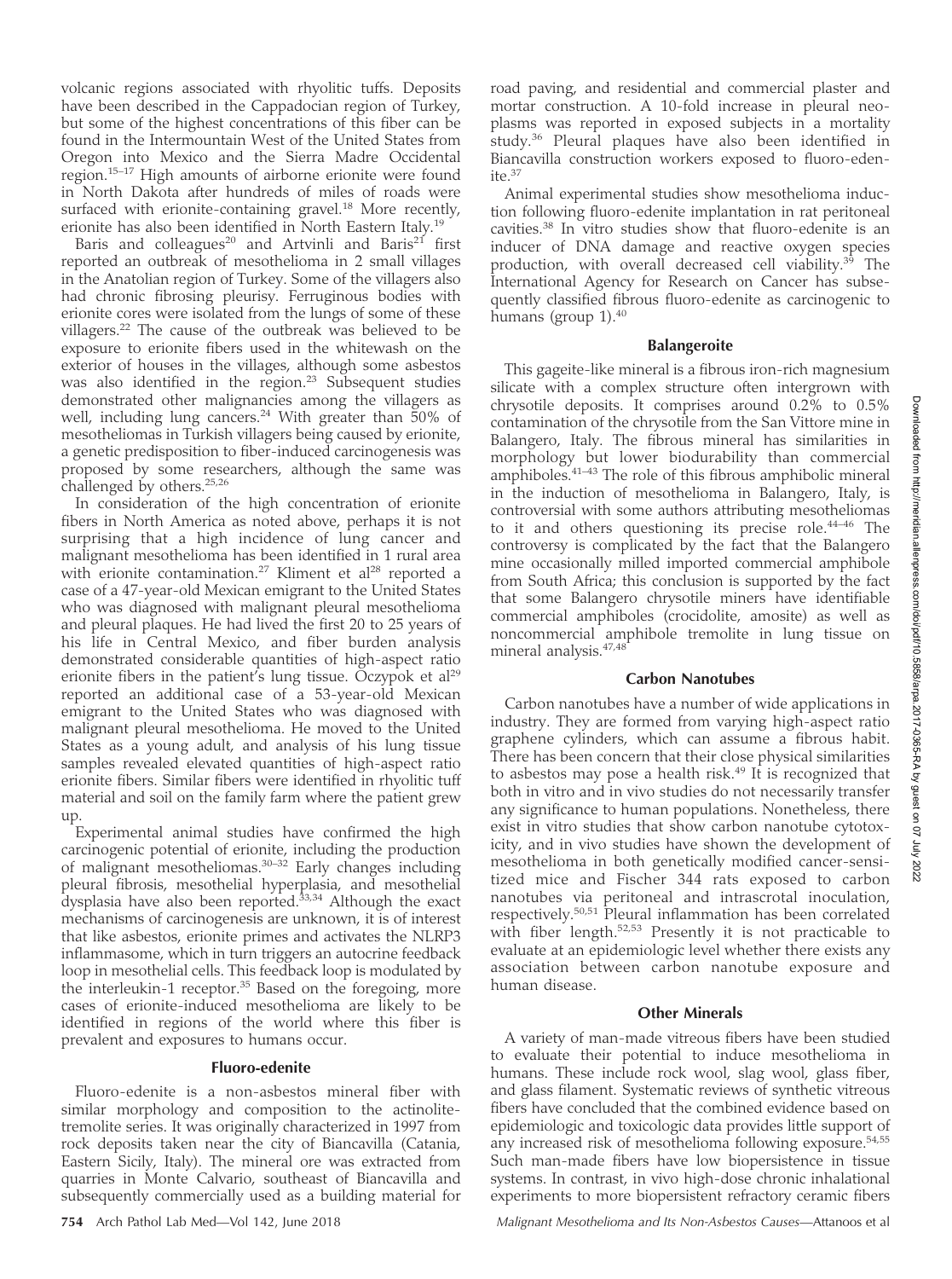have been associated with the induction of mesothelioma in Syrian golden hamsters.<sup>56</sup>

Anecdotal case reports linking mesothelioma to metals beryllium and nickel,57,58 and crystalline silica in sugar cane,<sup>59</sup> have never been supported by analytic epidemiologic studies. At present, the weight of evidence does not support that these minerals are causes of malignant mesothelioma in humans.

#### RADIATION

Radiation is a recognized pancarcinogen. The evidence linking radiation with malignant mesothelioma in humans has come from 3 sources: first, case reports, case series, and retrospective cohort studies of patients previously receiving therapeutic irradiation for tumors; second, from reported mesothelioma cases following radioactive thorium dioxide contrast medium ''Thorotrast'' and; third, from studies of atomic energy/nuclear industry workers exposed to prolonged lower levels of irradiation.

Pleural, peritoneal, and pericardial mesotheliomas have all been reported after radiotherapy to treat childhood and adolescent tumors, most notably with Hodgkin and non-Hodgkin lymphoma, germ cell neoplasms, Wilms tumor of the kidney, and breast cancer.<sup>60–66</sup> The latent period has been reported to be between 5 to more than 50 years with radiation-induced mesotheliomas showing an equal male to female ratio.<sup>67,68</sup>

A variety of tumors including pleural and peritoneal mesothelioma, hepatocellular carcinoma, hemangioendothelioma, and cholangiocarcinoma have been reported after intravenous Thorotrast administration.<sup>69-71</sup> The radioactive  $232ThO<sub>2</sub>$  is insoluble and following injection, deposits in organs and is associated with slow decay and prolonged alpha-ray emission.

Mesotheliomas have also been reported in an occupational setting in radiation technologists exposed to external gamma-ray emission and internal radionuclides.<sup>72</sup> The risk of mesothelioma was also elevated among British Atomic Energy workers employed between 1946 and 1990 and at the Idaho National Engineering and Environmental Laboratory where nuclear processing and demolition occurred, emphasizing the significance of external scatter radiation at lower doses.<sup>73,74</sup>

Animal experiments with <sup>239</sup>plutonium dioxide have shown epithelial tumors, sarcomas, and mesotheliomas in around 30% of rats after intraperitoneal injection.75 Inhalation and intrapleural injection studies showed much lower rates of mesothelioma formation (0.2% and 3.7%, respectively).<sup>76</sup> Aerosolized <sup>144</sup>cerium dioxide was found to induce mesothelioma in 0.7% of 566 rats.77

A recent review of SEER data found that post external beam radiation mesothelioma risk increased with longer latency and showed a stronger association with peritoneal mesothelioma.<sup>78</sup> A recent genetic profiling study of radiation-induced mesotheliomas showed some copy number gains outnumbering deletions, whereas deletions of 6q, 14q, 17p, and 22q were more frequently seen in those asbestosassociated mesotheliomas tested, signifying potential different molecular mechanisms of induction.<sup>7</sup>

Overall there is consistency of evidence that shows radiation is a risk factor for malignant mesothelioma in directly irradiated tissues and to a lesser extent in tissue remote from the target area.

#### CHRONIC INFLAMMATION

Anecdotal reports of malignant mesothelioma of the pleura and peritoneum have been reported following chronic serosal inflammatory conditions. $80-85$  In the pleura, malignant mesothelioma has occurred after therapeutic plombage post tuberculosis and in individuals with longstanding chronic empyema. Diffuse malignant mesothelioma of the peritoneum has similarly been reported in persons with recurrent peritonitis consequent to relapsing diverticulitis and in individuals with Crohn disease.<sup>86</sup> In young patients, peritoneal mesothelioma has been observed following ventriculoperitoneal shunts for hydrocephaly. Peritoneal mesothelioma has also developed in several individuals with recurrent peritonitis resulting from familial Mediterranean fever.87

The mechanisms by which chronic serosal inflammation contributes to the pathogenesis of mesothelioma are not known although it has been suggested that they may be mediated via chronic interleukin-6 production, a regulatory cytokine in acute phase reactions.<sup>88</sup>

### SIMIAN VIRUS 40

There has been considerable interest in the possible role of simian virus 40 (SV40) as an etiologic agent for human mesothelioma. SV40 is a DNA polyomavirus that commonly infects Asian macaque monkeys. In naturally immunocompetent hosts the virus generally produces inapparent infection. However, the SV40 virus has been shown to produce pathologic effects in either immunocompromised hosts and/or in nonhost species. SV40 is a transforming virus with tumorigenic effects observed in in vitro studies and following intrapleural or intracardiac injection studies in rodents.<sup>89</sup> Human exposure to SV40 is believed to have largely occurred after administration of contaminated live and attenuated poliovirus vaccines, prepared from infected monkey kidney tissue culture cell lines.<sup>90</sup> It is estimated that between 1954 and 1963, hundreds of millions of people worldwide were likely exposed to SV40 via this route.

The viral genome encodes several oncogenic proteins, most notably large T-antigen (Tag), which inactivate the tumor suppressor activity of p53 and p-retinoblastoma family proteins. Multiple researchers have demonstrated in archived samples the presence of either SV40 Tag DNA segments by polymerase chain reaction methodology or SV40 Tag protein by immunohistochemistry in a proportion of mesotheliomas.<sup>91,92</sup> However, the detection rates of SV40 and human mesothelioma show considerable variability, with a number of laboratories not being able to confirm the presence of SV40 Tag protein or SV40 DNA in their mesothelioma cases.<sup>93,94</sup> Additionally, there have been inconsistencies in the ability of different laboratories to detect SV40 sequences in the same specimens.<sup>95</sup>

Irrespective of discussions regarding the consistency of the viral detection data, the presence of SV40 DNA and protein in mesothelioma does not allow for any causal relationship between the virus and the tumor to be drawn. In humans SV40 may be a passenger virus in the mesothelial cells without causing pathology or tumorigenesis.

Numerous epidemiologic studies have not demonstrated any association between mesothelioma incidence and polio vaccine administration.<sup>96-98</sup>

Overall the role of SV40 as an etiologic agent in human mesotheliomas is unconvincing.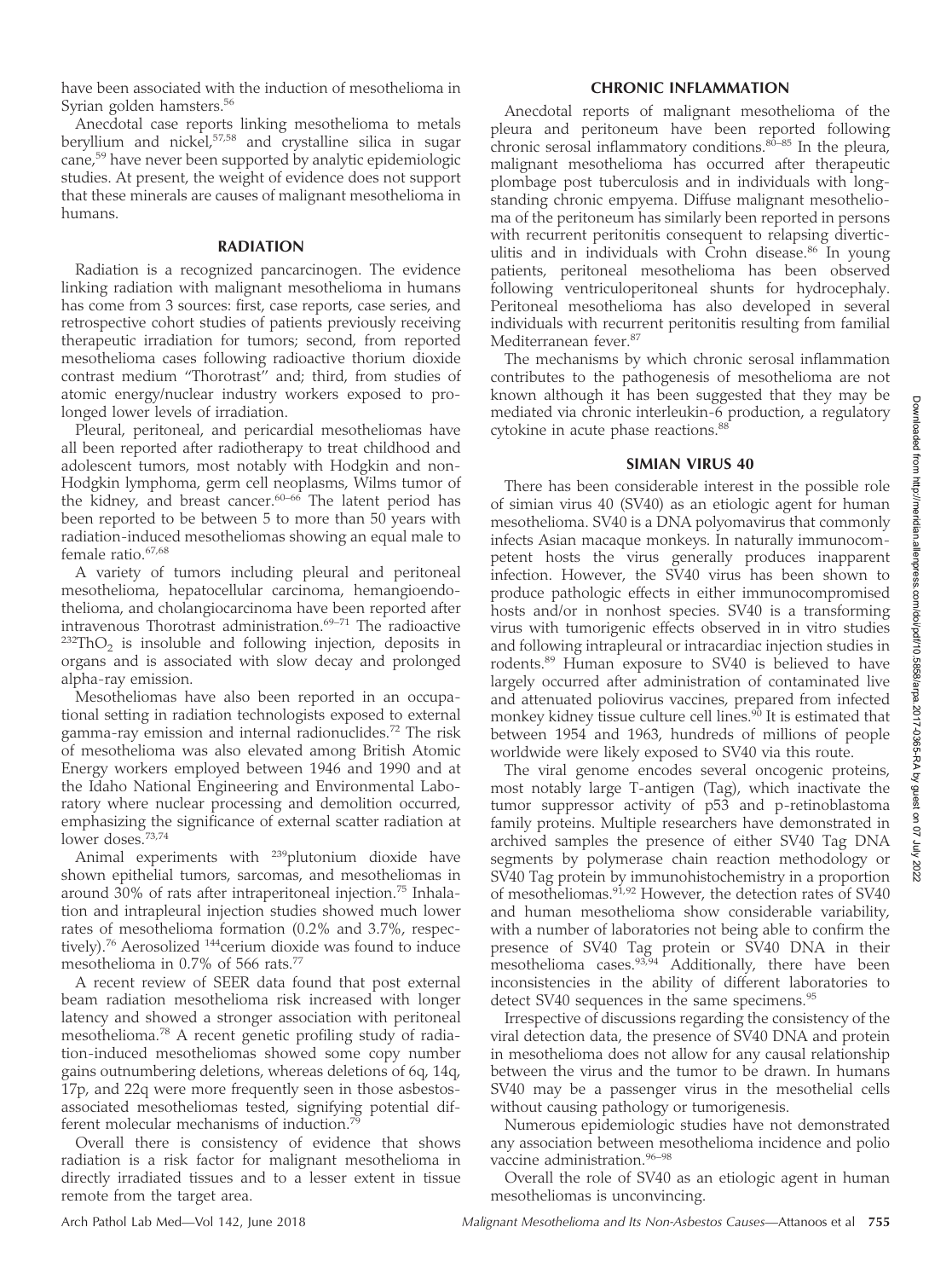## BAP-1 CANCER-PREDISPOSITION SYNDROME

There has been much recent interest in the role of BAP-1 (BRCA1-associated protein–1) in mesothelioma. BAP-1 is a nuclear localizing deubiquitinating hydrolase enzyme.<sup>99</sup> The BAP-1 gene is located on chromosome band 3p21. BAP-1 protein regulates genes concerned with cell cycle progression, DNA damage repair, and cellular differentiation. BAP-1 expression may be lost in tumors by deletion of the gene or by a variety of mutations that prevent deubiquitinating activity and nuclear localization. These findings have led to the suggestion that BAP-1 is a tumor suppressor gene and this idea is supported by the finding of an increase in spontaneous development of ovarian, lung, and breast carcinomas, and a few mesotheliomas ex asbestos in about half of mice with genetically engineered BAP-1 mutations that match those found in BAP-1 cancer syndrome families.<sup>100</sup>

Germline BAP-1 mutations have been implicated in the induction of mesothelioma. Germline BAP-1 mutations are inherited in an autosomal dominant manner and confer a high risk of mesothelioma in individuals and in affected families. Recently, a BAP-1 hereditary cancer predisposition syndrome has been described,<sup>101</sup> which includes in affected patients/families uveal and cutaneous melanomas, renal clear cell carcinomas, atypical spitzoid nevi (so-called melanocytic BAP-1–mutated atypical intradermal tumors), and probably other neoplasms including basal cell carcinoma and intrahepatic cholangiocarcinoma.<sup>102</sup>

The incidence of BAP-1 germline mutations is not well defined. Testa et al<sup>101</sup> reported that 7.7% (2 of 26) of spontaneous mesotheliomas carried BAP-1 germline mutations; however, 3 subsequent series totalling approximately 300 apparently sporadic cases examined with targeted deep sequencing revealed only 1 patient with a germline mutation,103–105 suggesting that germline BAP-1 cancer syndrome cases account for at most a very small percentage of all mesotheliomas. Carbone et al<sup>106</sup> reported a BAP-1 cancer syndrome kindred of around 80 000 individuals, with the kindred traceable back 9 generations to a couple that immigrated to the United States in the 1700s. This observation raises the possibility that germline BAP-1 mutations actually only occur in a few kindreds.

Because individuals carrying BAP-1 germline mutations are believed to start with only 1 abnormal allele, it has been proposed that germline BAP-1–associated mesotheliomas may reflect relatively low-level asbestos-induced mutations of the second allele in genetically susceptible hosts.107 There is some support for this idea from animal models. Xu et al<sup>108</sup> generated  $BAP-1^{+/-}$  mice and reported that these mice developed mesothelioma at twice the rate of wild-type mice after intraperitoneal injection of crocidolite asbestos; the tumors also occurred earlier in the  $BAP-1^{+/-}$  mice. No mesotheliomas were found in  $BAP\text{-}1^{+\!/-}$  mice not exposed to asbestos. Napolitano et al<sup>109</sup> observed that  $BAP-\tilde{I}^{+/-}$  mice had a significantly higher incidence of mesothelioma after intraperitoneal injection of crocidolite at a dose that rarely induced mesothelioma in wild-type mice. However, other animal studies have yielded conflicting results, with Kadariya et al<sup>100</sup> observing mesothelioma formation without asbestos exposure in BAP-1 knockout mice.

The only study that, to our knowledge, has attempted to look at mesothelioma incidence in germline mutation and control groups is that of Ohar et al,<sup>107</sup> who reported germline BAP-1 mutations in 9 of 150 patients with

mesothelioma and a family history of cancer (6%) as compared to none in series of asbestos-exposed control case individuals without a family history of cancer. The authors concluded that these findings support a role for low-level asbestos exposure in the genesis of mesotheliomas. Unfortunately, the study design is flawed, since no details of the asbestos exposures were provided. Because of the vastly different potencies of chrysotile versus commercial amphibole exposure in producing mesothelioma and the importance of dose, latency, and tumor site, one would need groups properly matched for these features in order to determine whether BAP-1 germline mutations actually do increase the mesothelioma risk from asbestos exposure.

The interpretation of the human data is muddied by a lack of detail about putative asbestos exposures. Baumann et al<sup>110</sup> reported that none of their 23 patients with germline mutations had occupational asbestos exposure and commented that these tumors either were caused by low-level environmental exposure to asbestos or were not caused by fiber carcinogenesis at all. However, the female preponderance and the fact that half of the tumors were peritoneal argue against low-level asbestos carcinogenesis, since most asbestos-induced mesotheliomas are pleural, and one would expect that asbestos carcinogenesis augmented by a genetic predisposition should maintain this ratio; indeed, if the presumption is that these patients had low-level inhalational exposures, it is hard to explain how they could develop more peritoneal than pleural mesotheliomas, since that kind of ratio has only been observed in a few worker cohorts with very high exposure to commercial amphibole (amosite or crocidolite) exposure.

Germline BAP-1 mutations may have implications in relation to prognosis. Baumann et al<sup>110</sup> reported survival data on 23 patients with germline BAP-1 mutations and concluded that germline BAP-1–mutated mesotheliomas are associated with longer survival than the usual sporadic mesotheliomas. The male to female ratio was 9:14, and half of the patients were younger than 55 years. Of note, 10 of the tumors were peritoneal, 10 pleural, and 3 recorded as originating from both sites. The median survival for the pleural tumors was 2 years and for the peritoneal tumors, 10 years. The authors concluded that germline BAP-1–mutated mesotheliomas are associated with a longer survival than the usual sporadic mesothelioma. This idea must be viewed in light of the fact that 13 of the 23 subjects (56%) had a second malignancy, so the apparent longer survivals may reflect a lead time bias for subjects undergoing frequent medical surveillance. However, studies on mesotheliomas with somatic  $BAP-1$  mutations (eg, Leblay et al<sup>111</sup>) have also found that such tumors are associated with longer survival, so loss of BAP-1 may in fact confer a better prognosis.

## SPONTANEOUS (IDIOPATHIC) MESOTHELIOMAS

All of the etiologies discussed above account for a small proportion of mesotheliomas. After excluding tumors caused by asbestos exposure, the next largest fraction is spontaneous (idiopathic) mesothelioma.

The scientific evidence for a background rate of spontaneous mesotheliomas arising in unrelated fashion to asbestos comes from the following sources: first, no temporal relation between malignant mesothelioma in women and historic use of commercial forms of asbestos—the age-adjusted mesothelioma incidence in US women from 1973 to 2008 has been stable  $3,112$ ; second, the

756 Arch Pathol Lab Med—Vol 142, June 2018 Malignant Mesothelioma and Its Non-Asbestos Causes—Attanoos et al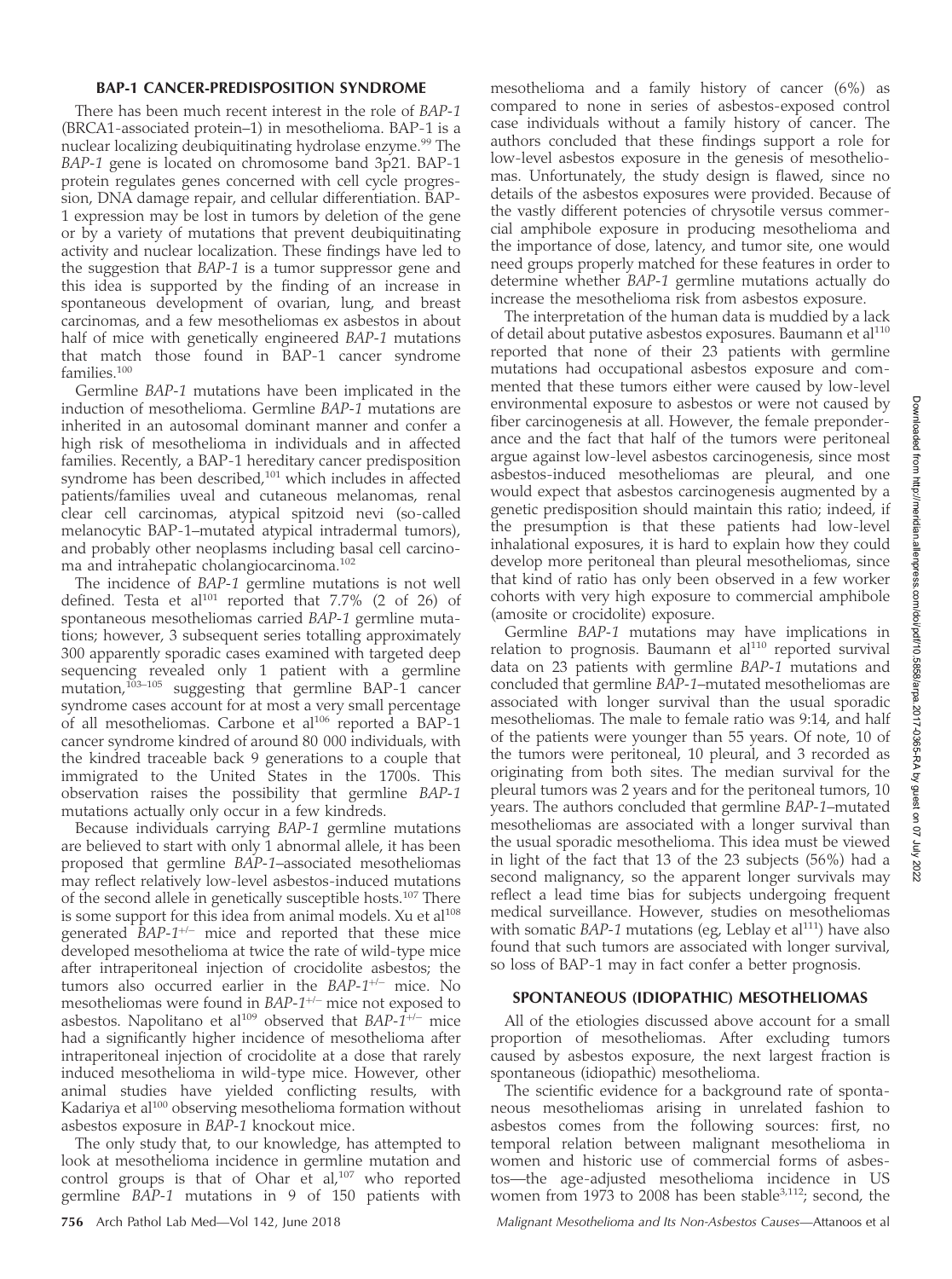| <b>Mesotheliomas Attributable to Asbestos</b>                                              |                      |                                                                                                                        |
|--------------------------------------------------------------------------------------------|----------------------|------------------------------------------------------------------------------------------------------------------------|
| Author, y, Source                                                                          | Country              | <b>Mesotheliomas Attributable to Asbestos</b>                                                                          |
| Spirtas et al, <sup>1</sup> 1994, US Cancer Registries, Veteran<br>Administration Hospital | United States        | 88% pleural mesotheliomas – men<br>58% peritoneal mesotheliomas - men<br>23% pleural + peritoneal mesothelioma - women |
| Rake et al, <sup>2</sup> 2009, UK Cancer Registry and physician records                    | United Kingdom       | $86\%$ mesotheliomas – men<br>38% mesotheliomas – women                                                                |
| Price and Ware, <sup>3</sup> 2009, SEER                                                    | <b>United States</b> | 78% mesotheliomas – men<br>$\leq 10\%$ mesotheliomas – women                                                           |
| Offermans et al, <sup>116</sup> 2014, Netherlands Cohort Study                             | the Netherlands      | 32%-34% all cases                                                                                                      |
| Lacourt et al, <sup>117</sup> 2014, population case-control study                          | France               | 87% mesotheliomas – men<br>65% mesotheliomas – women                                                                   |
| Gennaro et al, <sup>118</sup> 2005, Liguria Mesothelioma Registry                          | Italy                | 85% mesotheliomas – men<br>42.5% mesotheliomas – women                                                                 |
| Gorini et al, <sup>119</sup> 2002, Tuscany Registry                                        | Italy                | 85% mesotheliomas – men<br>26% mesotheliomas – women                                                                   |
| Marinaccio et al, <sup>120</sup> 2012, Italian Mesothelioma Registry                       | Italy                | 86% pleural mesothelioma - men<br>63% pleural mesothelioma - women                                                     |

Abbreviation: SEER, Surveillance, Epidemiology, and End Results.

occurrence of malignant mesotheliomas in children aged below the lowest recorded latent period for occupational asbestos-associated mesotheliomas<sup>113</sup>; third, cases of malignant mesothelioma in persons with no history of asbestos exposure despite extensive investigation and/or with detectable fibers on mineral analysis $114$ ; fourth, the spontaneous occurrence of various tumors including malignant mesothelioma in laboratory animals.115

One approach to determining the proportion of mesotheliomas that are spontaneous is to examine the fraction reported as being caused by asbestos exposure. Various reports on this topic exist in the literature (see the Table).<sup>1–3,116–120</sup> However, the exact proportion of such spontaneous mesotheliomas as a fraction of all mesotheliomas is difficult to ascertain in a coherent fashion across studies because of varying study designs, different patient selection schemes, different views of what occupations entail significant asbestos exposure, as well as differences in the historic use of amphibole versus chrysotile asbestos between countries.

From the Table it is clear that there is a definite and sometimes quite substantial fraction of mesotheliomas that have no identifiable external cause, and that, not surprisingly, this fraction is greater in women than men (for the simple reason that more men than women had occupational levels of asbestos exposure) and the fraction is greater in the peritoneum than pleura. The fraction with no identifiable external cause also is reported as higher in the United States as compared with European data sources.

Henley et al<sup>112</sup> recently combined data from the National Program for Cancer Registries and SEER for mesotheliomas diagnosed between 2003 and 2008 and showed that overall female mesothelioma rates were flat, whereas male rates continue to decline. The results noted that the anatomic site of mesothelioma differed between men and women at different ages. Below 45 years of age, irrespective of anatomic site, mesothelioma was more common in women than men and peritoneal disease predominates, observed in 51% of cases. This observed age-, sex-, and site-specific demographic, as discussed earlier, argues against a fiberinduced carcinogenesis in which male sex and pleural disease predominate.

Historically, peritoneal mesotheliomas have been typically observed following heavy cumulative commercial amphibole asbestos exposures and nowadays such cases are

increasingly uncommon. Recent updated trend analysis shows that the incidence of peritoneal mesotheliomas among both men and women shows little or no association with commercial asbestos use trends in the United States.<sup>7</sup> Trends in some European countries also show that a large fraction of peritoneal mesothelioma is unrelated to asbestos with flat age-adjusted incidence rates in men and women.<sup>121,122</sup> However, there is observed geographic variations in the attributable fraction to asbestos. Marinaccio et al, $123$ analyzing the Italian National Mesothelioma Register, concluded in their analysis that 76% (of 188) of male and 34% (of 50) of female peritoneal mesotheliomas had occupational asbestos exposure.

Recent studies have shown that many mesotheliomas harbor somatic mutations of BAP-1, NF2, and to a lesser extent, SETD2, TP53, DDX3X, ULK2, RYR2, CPAF45, SETDB1, and DDX51.<sup>124</sup> Deletions of the 9p21 region containing  $p16^{INK4A}$ ,  $p15$ ,  $p14$ , and MTAP are common in mesotheliomas. There also appear to be molecular differences between pleural and peritoneal mesothelioma cells in genomic copy number losses and gains, indicating that different genetic pathways may be implicated at the different site.<sup>79,125</sup> However, there are no data thus far that would suggest specific etiologies associated with 1 or any combination of these mutations/deletions.

For pericardial and tunica vaginalis testis mesothelioma no analytic case-control epidemiologic studies exist to evaluate the relation between these tumors and asbestos. Ecologic studies using SEER data show trends in the incidence of pericardial and tunica vaginalis testis mesotheliomas that do not match those of pleural mesothelioma, 9,10 and meta-analytic studies of large occupational cohorts with heavy asbestos exposures report no cases of pericardial or tunica vaginalis testis mesothelioma.<sup>4</sup> For pericardial and tunica vaginalis testis mesothelioma the available evidence suggests most cases are spontaneous (idiopathic) mesotheliomas.

# **CONCLUSIONS**

Mesothelioma has an evolving relationship with its varied causes. This is because first, the total number of cases attributable to asbestos is continuously diminishing in line with diminishing historic exposures. The scientific literature indicates that there is a definite and sometimes substantial fraction of mesotheliomas that have no history of asbestos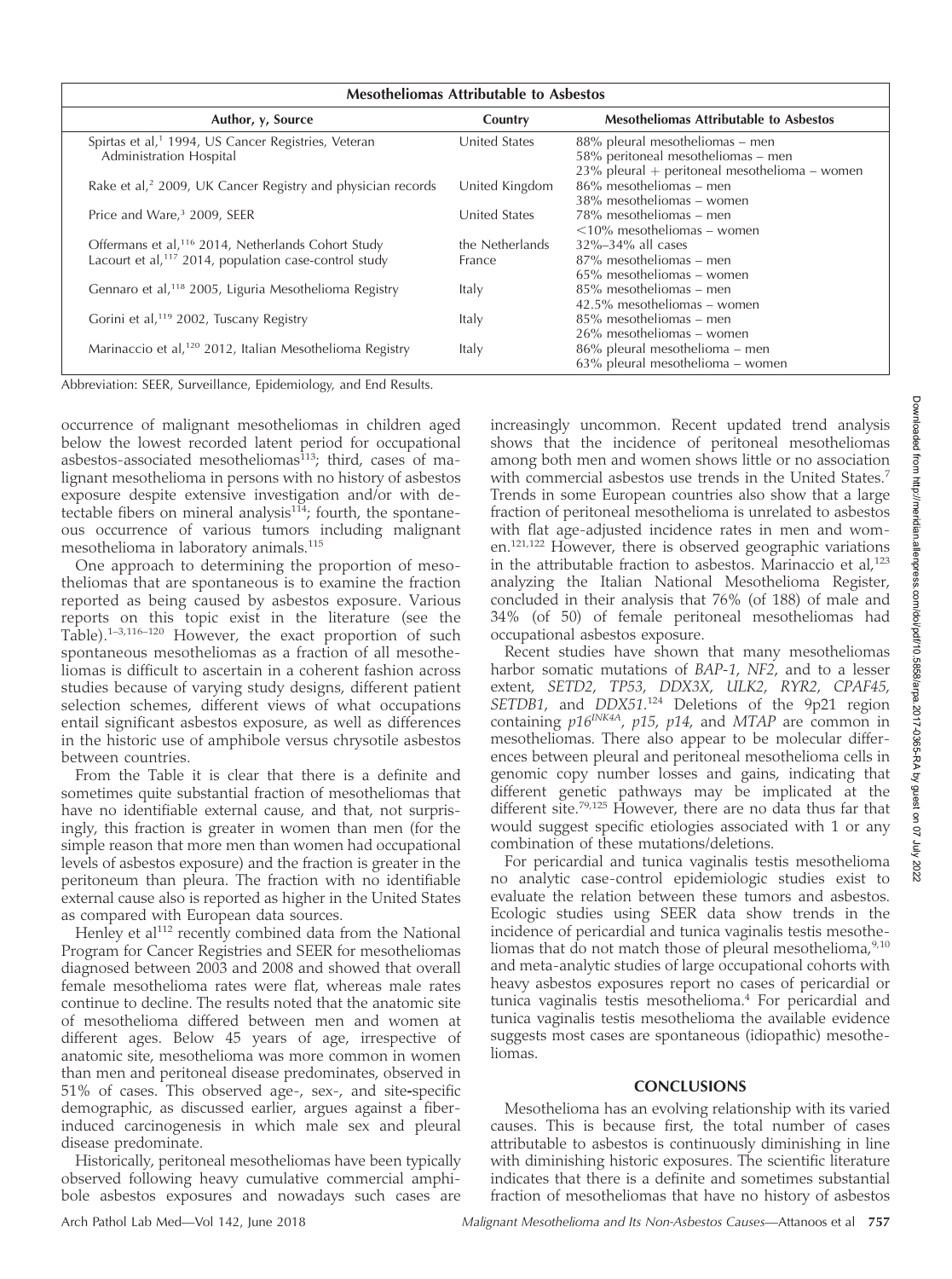exposure. This fraction is greater in the United States than in European countries, more in women than men, and greater in peritoneal than pleural mesotheliomas. In approximate terms, some 60% to 90% of mesotheliomas in US women (pleural and peritoneal sites, respectively), and a substantial proportion of peritoneal mesotheliomas in men are likely unrelated to asbestos.<sup>1,3,7,8,121,122</sup> This is particularly so in younger patients (younger than 45 years). Second, there is an increasing awareness of alternative biopersistent mineral fibers that can induce mesothelioma in certain geographic locations. For a minority of patients with mesothelioma (for whom there is no history of asbestos exposure) there will be some discernible and specific carcinogenic agent (either a biopersistent mineral fiber or radiation exposure) that has induced the tumor. Third, and most significantly, there has been considerable expansion in the understanding of molecular genetics in mesothelioma.

As a cancer, mesothelioma is a genetic disease. In substantially less than 1% of patients with mesothelioma (when there is no external agent exposure), the mesothelioma will be induced by a specific inherited genetic mutation; scientific evidence presently favors the role of BAP-1. These genetically inherited mesotheliomas arise at a younger age, show no sex or clear anatomic site predilection with some involving multiple serosal sites. The presence of other concomitant cancers, in particular ocular, or cutaneous melanomas, and renal cell carcinomas, should prompt clear consideration of an inherited cancer predisposition syndrome and BAP-1 mutational status should be evaluated. The role of mutated BAP-1 in mesothelioma and its interaction with carcinogens is an evolving area. The available scientific literature is conflicting in animal studies. At present, the limited human data would favor the proposition that germline BAP-1 mutation can induce mesothelioma ex asbestos.

#### References

1. Spirtas R, Heineman EF, Bernstein L, et al. Malignant mesothelioma: attributable risk of asbestos exposure. Occup Environ Med. 1994;51(12):804– 811.

2. Rake C, Gilham C, Hatch J, Darnton A, Hodgson J, Peto J. Occupational, domestic and environmental mesothelioma risks in the British population: a casecontrol study. Br J Cancer. 2009;100(7):1175–1183.

3. Price B, Ware A. Time trend of mesothelioma incidence in the United States and projection of future cases: an update based on SEER data for 1973 through 2005. Crit Rev Toxicol. 2009;39(7):576–588.

4. Hodgson JT, Darnton A. The quantitative risks of mesothelioma and lung cancer in relation to asbestos exposure. Ann Occup Hyg. 2000;44(8):565–601.

5. Gibbs GW, Berry G. Epidemiology and risk assessment. In: Craighead JE, Gibbs AR, eds. Asbestos and Its Diseases. Oxford, United Kingdom: Oxford University Press; 2008:94–119.

6. Browne K, Smither W J. Asbestos-related mesothelioma: factors discriminating between pleural and peritoneal sites. Br J Ind Med. 1983;40(2):145–152.

7. Moolgavkar SH, Meza R, Turim J. Pleural and peritoneal mesotheliomas in SEER: age effects and temporal trends, 1973-2005. Cancer Causes Control. 2009; 20(6):935–944.

8. de Ridder GG, Kraynie A, Pavlisko EN, et al. Asbestos content of lung tissue in patients with malignant peritoneal mesothelioma: a study of 42 cases. Ultrastruct Pathol. 2016;40(3):134–141.

9. Mezei G, Chang ET, Mowat FS, Moolgavkar SH. Epidemiology of mesothelioma of the pericardium and tunica vaginalis testis. Ann Epidemiol. 2017;27(5):348–359.

10. Lowry SJ, Weiss NS. Geographic distribution of incidence of pericardial and paratesticular mesotheliomas in the USA. Cancer Causes Control. 2016; 27(12):1487–1489.

11. Patel J, Sheppard MN. Primary malignant mesothelioma of the pericardium. Cardiovasc Pathol. 2011;20(2):107-109.

12. Attanoos RL, Gibbs AR. Primary malignant gonadal mesotheliomas and asbestos. *Histopathology*. 2000;37(2):150–159. asbestos. Histopathology. 2000;37(2):150–159.

13. Allen TC, Cagle PT, Churg AM, et al. Localized malignant mesothelioma. Am J Surg Pathol. 2005;29(7):866–873.

14. Dogan AU, Dogan M, Hoskins JA. Erionite series minerals: mineralogical and carcinogenic properties. Environ Geochem Health. 2008;30(4):367–381.

15. Baris YI, Grandjean P. Prospective study of mesothelioma mortality in Turkish villages with exposure to fibrous zeolite. J Natl Cancer Inst. 2006;98(6): 414–417.

16. Ortega-Guerrero MA, Carrasco-Núñez G. Environmental occurrence, origin, physical and geochemical properties, and carcinogenic potential of erionite near San Miguel de Allende, Mexico. Environ Geochem Health. 2014; 36(3):517–529.

17. Sheppard R. Occurrences of Erionite in Sedimentary Rocks of the Western United States. Denver, CO: US Department of the Interior, US Geological Survey; 1996. Open file report 96-108.

18. Carbone M, Baris YI, Bertino P, et al. Erionite exposure in North Dakota and Turkish villages with mesothelioma. Proc Natl Acad Sci U S A. 2011;108(33): 13618–13623.

19. Giordani M, Mattioli M, Ballirano P, et al Geological occurrence, mineralogical characterization, and risk assessment of potentially carcinogenic erionite in Italy. J Toxicol Environ Health B Crit Rev. 2017;20(2):81–103.

20. Baris YI, Sahin AA, Ozesmi M, et al. An outbreak of pleural mesothelioma and chronic fibrosing pleurisy in the village of Karain/Urgup in Anatolia. Thorax. 1978;33(2):181–192.

21. Artvinli M, Baris YI. Malignant mesotheliomas in a small village in the Anatolian region of Turkey: an epidemiologic study. J Natl Cancer Inst. 1979; 63(1):17–22.

22. Sebastien P, Gaudichet A, Bignon J, Baris YI. Zeolite bodies in human lungs from Turkey. Lab Invest. 1981;44(5):420–425.

23. Rohl AN, Langer AM, Moncure G, Selikoff IJ, Fischbein A. Endemic pleural disease associated with exposure to mixed fibrous dust in Turkey. Science. 1982;216(4545):518–520.

24. Baris B, Demir AU, Shehu V, Karakoca Y, Kisacik G, Baris YI. Environmental fibrous zeolite (erionite) exposure and malignant tumors other than mesothelioma. J Environ Pathol Toxicol Oncol. 1996;15(2–4):183–189.

25. Dogan AU, Baris YI, Dogan M, et al. Genetic predisposition to fiber carcinogenesis causes a mesothelioma epidemic in Turkey. Cancer Res. 2006; 66(10):5063–5068.

26. Metintas M, Hillerdal G, Metintas S. Malignant mesothelioma due to environmental exposure to erionite: follow-up of a Turkish emigrant cohort. Eur Resp J. 1999;13(3):523–526.

27. Ortega-Guerrero MA, Carrasco-Nunez G, Barragan-Campos H, Ortega MR. High incidence of lung cancer and malignant mesothelioma linked to erionite fibre exposure in a rural community in Central Mexico. Occup Environ Med. 2015;72(3):216–218.

28. Kliment CR, Clemens K, Oury TD. North American erionite-associated mesothelioma with pleural plaques and pulmonary fibrosis: a case report. Int J Clin Exp Pathol. 2009;2(4):407–410.

29. Oczypok EA, Sanchez MS, van Orden DR, et al. Erionite-associated malignant pleural mesothelioma in Mexico. Int J Clin Exp Pathol. 2016;9(5): 5722–5732.

30. Maltoni C, Minardi F, Morisi L. Pleural mesotheliomas in Sprague-Dawley rats by erionite: first experimental evidence. Environ Res. 1982;29(1):238–244.

31. Suzuki Y, Kohyama N. Malignant mesothelioma induced by asbestos and zeolite in the mouse peritoneal cavity. Environ Res. 1984;35(1):277–292.

32. Ozesmi M, Patiroglu TE, Hillerdal G, Ozesmi C. Peritoneal mesothelioma and malignant lymphoma in mice caused by fibrous zeolite. Br J Ind Med. 1985; 42(11):746–749.

33. Hill RJ, Edwards RE, Carthew P. Early changes in the pleural mesothelium following intrapleural inoculation of the mineral fibre erionite and the subsequent development of mesothelioma. J Exp Pathol. 1990;71(1):105–118.

34. Fraire AE, Greenberg SD, Spjut HJ, et al. Effect of erionite on the pleural mesothelium of the Fischer 344 rat. Chest. 1997;111(5):1375–1380.

35. Hillegass JM, Miller JM, MacPherson MB, et al. Asbestos and erionite prime and activate the NLRP3 inflammasome that stimulates autocrine cytokine release in human mesothelial cells. Part Fibre Toxicol. 2013;10:39–52.

36. Paoletti L, Batisti D, Bruno C, et al. Unusually high incidence of malignant pleural mesothelioma in a town of eastern Sicily: an epidemiological and environmental study. Arch Environ Heath. 2000;55(6):392–398.

37. Rapisarda V, Ledda C, Ricceri V, et al. Detection of pleural plaques in workers exposed to inhalation of natural fluoro-edenite fibres. Oncol Lett. 2015; 9(5):2046–2052.

38. Soffritti M, Minardi F, Bua L, et al. First experimental evidence of peritoneal and pleural mesotheliomas induced by fluoro-edenite fibres present in Etnean volcanic material from Biancavilla (Sicly, Italy). Eur J Oncol. 2004;9(3): 169–175.

39. Cardile V, Renis M, Scifo C, et al. Behaviour of the new asbestos amphibole fluor-edenite in different lung cell systems. Int J Biochem Cell Biol. 2004;36(5):849–860.

40. Grosse Y, Loomis D, Guyton KZ, et al; International Agency for Research on Cancer Monograph Working Group. Carcinogenicity of fluoro-edenite, silicon carbide fibres and whiskers, and carbon nanotubes. Lancet Oncol. 2014;15(13): 1427–1428.

41. Groppo C, Tomatis M, Turci F, et al. Potential toxicity of nonregulated asbestiform minerals: balangeroite from the western Alps, part 1: identification and characterization. J Toxicol Environ Health A. 2005;68(1):1–19.

42. Turci F, Tomatis M, Gazzano E, et al. Potential toxicity of nonregulated asbestiform minerals: balangeroite from the western Alps, part 2: oxidant activity of the fibers. J Toxicol Environ Health A. 2005;68(1):21–39.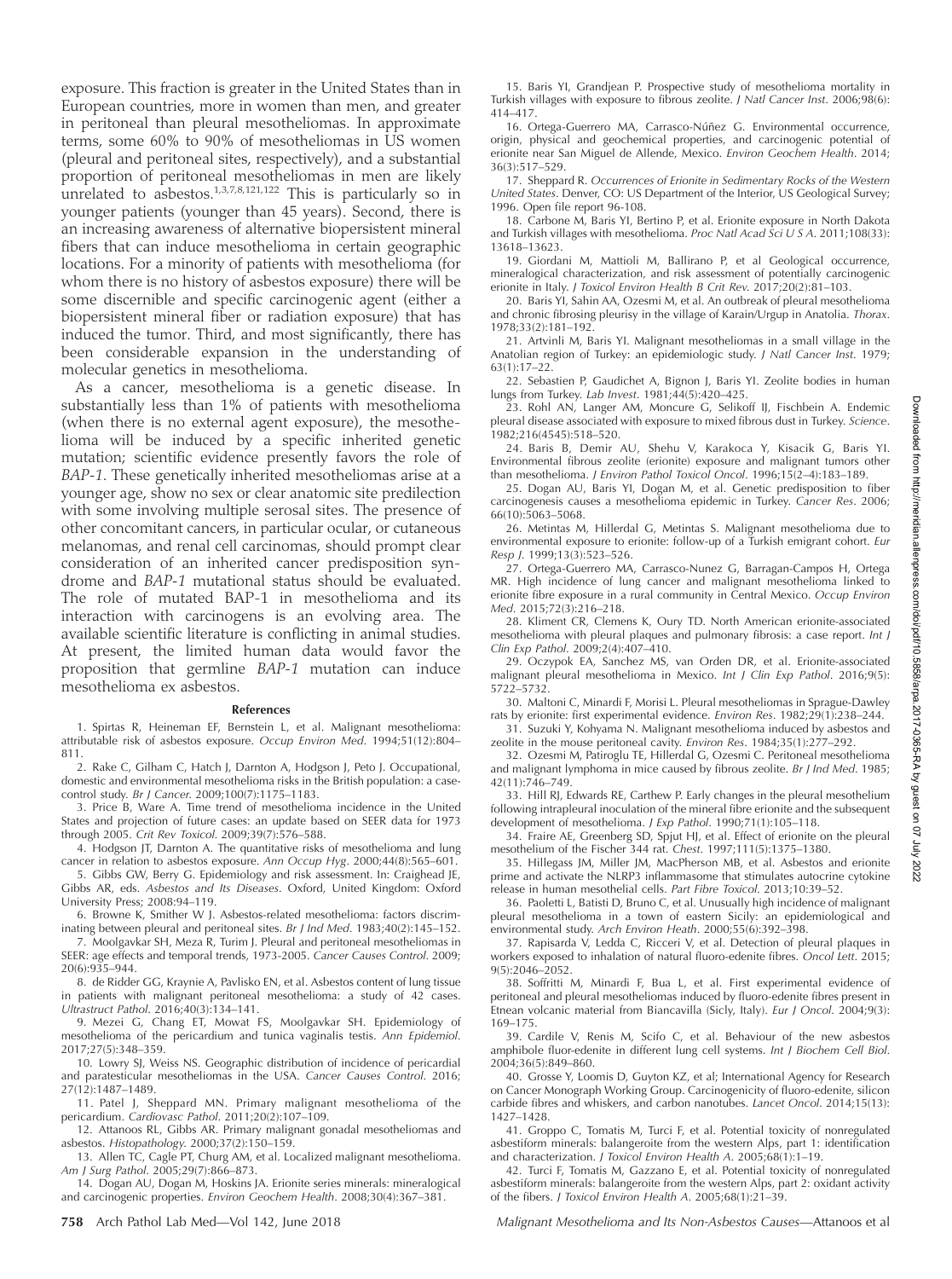43. Gazzano E, Riganti C, Tomatis M, et al. Potential toxicity of nonregulated asbestiform minerals: balangeroite from the western Alps, part 3: depletion of antioxidant defences. J Toxicol Environ Health A. 2005;68(1):41–49.

44. Piolatto G, Negri E, La Vecchia C, et al. An update of cancer mortality among chrysotile asbestos miners in Balangero, northern Italy. Br J Ind Med. 1990;47(12):810–814.

45. Turci F, Tomatis M, Compagnoni R, et al. Role of associated mineral fibres in chrysotile asbestos health effects: the case of balangeroite. Ann Occup Hyg. 2009;53(5):491–417.

46. Pira E, Pelucchi C, Piolatto PG. Mortality from cancer and other causes in the Balangero cohort of chrysotile asbestos miners. Occup Environ Med. 2009; 66(12):805–809.

47. Browne K. The quantitative risks of mesothelioma and lung cancer in relation to asbestos exposure [author reply in Ann Occup Hyg. 2001;45(4):336– 338]. Ann Occup Hyg. 2001;45(4):327–329.

48. Pooley FD. Investigation of the importance of tremolite in the production of asbestos related disease and its relevance as a long term indicator of chrysotile exposure. Report prepared for the Health and Safety Executive, United Kingdom; 1990.

49. Donaldson K, Poland CA, Murphy FA, et al. Pulmonary toxicity of carbon nanotubes and asbestos: similarities and differences. Adv Drug Deliv Rev. 2013; 65(15):2078–2086.

50. Sakamoto Y, Nakae D, Fukumori N, et al. Induction of mesothelioma by a single intrascrotal administration of multi-wall carbon nanotube in intact male fischer 344 rats. J Toxicol Sci. 2009;34(1):65–76.

51. Takagi A, Hirose A, Nishimura T, et al. Induction of mesothelioma in p53 þ/- mouse by intraperitoneal application of multi-wall carbon nanotube. J Toxicol Sci. 2008;33(1):105–116.

52. Poland CA, Duffin R, Kinloch I, et al. Carbon nanotubes introduced into the abdominal cavity of mice show asbestos-like pathogenicity in a pilot study. Nat Nanotechnol. 2008;3(7):423–428.

53. Donaldson K, Murphy FA, Duffin R, et al. Asbestos, carbon nanotubes and the pleural mesothelium: a review of the hypothesis regarding the role of long fibre retention in the parietal pleura, inflammation and mesothelioma. Part Fibre Toxicol. 2010;7:5. doi:10.1186/1743-8977-7-5.

54. Marsh GM, Gula MJ, Youk AO, et al. Historical cohort study of US manmade vitreous fiber production workers: II, mortality from mesothelioma. J Occup Environ Med. 2001;43(9):757–766.

55. Boffetta P, Donaldson K, Moolgavkar S, et al. A systematic review of occupational exposure to synthetic vitreous fibers and mesothelioma. Crit Rev Toxicol. 2014;44(5):436–449.

56. Mast RW, Hesterberg TW, Glass LR, et al. Chronic inhalation and biopersistence of refractory ceramin fibers in rats and hamsters. Environ Health Perspect. 1994;102(suppl 5):207–209.

57. Gold C. A primary mesothelioma involving the rectovaginal septum and associated with beryllium. J Pathol Bacteriol. 1967;93(2):435–442.

58. Hueper WC. Experimental studies in metal carcinogenesis, I: nickel cancers in rats. Tex Rep Biol Med. 1952;10(1):167–186.

59. Newman RH. Fine biogenic particulate silica fibers in sugarcane: a

possible hazard. Ann Occup Hyg. 1986:30(3):365–370. 60. Austin MB, Fechner RE, Roggli VL. Pleural malignant mesothelioma following Wilms' tumor. Am J Clin Pathol. 1986;86(2):227–230.

61. Shannon VR, Nesbitt JC, Libshitz HI. Malignant pleural mesothelioma after radiation therapy for breast cancer: a report of two additional patients. Cancer. 1995;76(3):437–441.

62. Small GR, Nicolson M, Buchan K, et al. Pericardial malignant mesothelioma: a latent complication of radiotherapy? Eur J Cardiothorac Surg. 2008;33(4):745–747.

63. Teta MJ, Lau E, Sceurman BK, et al. Therapeutic radiation for lymphoma: risk of malignant mesothelioma. Cancer. 2007;109(7):1432–1438.

64. Li X, Brownlee NA, Sporn TA, Mahar A, Roggli VL. Malignant (diffuse) mesothelioma in patients with hematologic malignancies: a clinicopathologic study of 45 cases. Arch Pathol Lab Med. 2015;139(9):1129–1136.

65. Antman KH, Corson JM, Li FP, et al. Malignant mesothelioma following radiation exposure. J Clin Oncol. 1983;1(11):695–700.

66. Anderson KA, Hurley WC, Hurley BT, et al. Malignant pleural mesothelioma following radiotherapy in a 16-year-old boy. Cancer. 1985;56(2): 273–276.

67. Crew KD, Neugut AI, Antman KH. Malignant mesothelioma following radiation: advances in pathogenesis, diagnosis and translational therapies. In: Pass HI, Vogelzang NJ, Carbone M, eds. Malignant Mesothelioma. New York, NY: Springer; 2005:350–363.

68. Roggli VL, Oury TD, Moffatt EJ. Malignant mesothelioma in women. In: Rosen PP, Fechner RE, eds. Anatomic Pathology. Vol 2. Chicago, IL: ASCP Press; 1998:147–163.

69. Travis LB, Hauptmann M, Gaul LK, et al. Site-specific cancer incidence and mortality after cerebral angiography with radioactive thorotrast. Radiat Res. 2003;160(6):691–706.

70. Maurer R, Egloff B. Malignant peritoneal mesothelioma after cholangiography with thorotrast. Cancer. 1975;36(4):1381–1385.

71. Stey C, Landolt-Weber U, Vetter W, et al. Malignant peritoneal mesothelioma after Thorotrast exposure. Am J Clin Oncol. 1995;18(4):313–331.

72. Horie A, Hiraoka K, Yamamoto O, et al. An autopsy case of peritoneal malignant mesothelioma in a radiation technologist. Acta Pathol Jpn. 1990;40(1): 57–62.

73. Goodman JE, Nascarella MA, Valberg PA. Ionizing radiation: a risk factor for mesothelioma. Cancer Causes Control. 2009;20(8):1237–1254.

74. Schubauer-Berigan MK, Daniels RD, Bertke SJ, et al. Cancer mortality through 2005 among a pooled cohort of U.S. nuclear workers exposed to external ionizing radiation. Radiat Res. 2015;183(6):620–631.

75. Sanders CL, Jackson TA. Induction of mesotheliomas and sarcomas from 'hot spots' of  $^{239}PuO<sub>2</sub>$  activity. Health Phys. 1972;22(6):755-759.

76. Sanders CL. Pleural mesotheliomas in the rat following exposure to <sup>239</sup> PuO2. Health Phys. 1992;63(6):695–697.

77. Hahn FF, Lundgren DL. Pulmonary neoplasms in rats that inhaled cerium– 144 dioxide. Toxicol Pathol. 1992;20(2):169–178.

78. Farioli A, Ottone M, Morganti AG, et al. Radiation-induced mesothelioma among long-term solid cancer survivors: a longitudinal analysis of SEER database. Cancer Med. 2016;5(5):950–959.

79. Borczuk AC, Pei J, Taub RN, et al. Genome-wide analysis of abdominal and pleural malignant mesothelioma with DNA arrays reveals both common and distinct regions of copy number alteration. Cancer Biol Ther. 2016;17(3):328– 335.

80. Hillerdal G, Berg J. Malignant mesothelioma secondary to chronic inflammation and old scars: two new cases and review of the literature. Cancer. 1985;55(9):1968–1972.

81. Kodama Y, Hoshi S, Minami M, et al. Malignant mesothelioma associated with chronic empyema with elevation of serum CYFRA19: a case report. Biosci Trends. 2008;2(6):250–254.

82. Roviaro GC, Sartori F, Calabro F, Varoli F. The association of pleural mesothelioma and tuberculosis. Am Rev Respir Dis. 1982;126(3):569–571.

83. Roggli VL, McGavran MH, Subach JA, Sybers HD, Greenberg SD. Pulmonary asbestos body counts and electron probe analysis of asbestos body cores in patients with mesothelioma: a study of 25 cases. Cancer. 1982;50(11): 2423–2432.

84. Gentiloni N, Febbraro S, Barone C, et al. Peritoneal mesothelioma in recurrent familial peritonitis. J Clin Gastroenterol. 1997;24(4):276–279.

85. Riddell RH, Goodman MJ, Moossa AR. Peritoneal malignant mesothelioma in a patient with recurrent peritonitis. Cancer. 1981;48(1):134–139.

86. Butnor KJ, Pavlisko EN, Sporn TA, et al. Malignant peritoneal mesothelioma and Crohn disease. J Clin Pathol. 2017;70(3):228–232.

87. Livneh A, Langevitz P, Pras M. Pulmonary associations in familial Mediterranean fever. Curr Opin Pulm Med. 1999;5(5):326–331.

88. Dostert C, Petrilli V, Van Bruggen R, Steele C, Mossman BT, Tschopp J. Innate immune activation through Nalp3 inflammasome sensing of asbestos and silica. Science. 2008;320(5876):674–677.

89. Cicala C, Pompetti F, Carbone M. SV40 induces mesotheliomas in hamsters. Am J Pathol. 1993;142(5):1524–1533.

90. Rizzo P, Di Resta I, Powers A, et al. Unique strains of SV40 in commercial polio vaccines from 1955 not readily identifiable with current testing for SV40 infection. Cancer Res. 1999;59(24):6103–6108.

91. Pass H, Donington P, Wu P, et al. Human mesotheliomas contain the simian virus 40 regulatory region and large tumor antigen DNA sequences. J Thorac Cardiovasc Surg. 1998;116(5):854–859.

92. Shivapurkar N, Wiethege I, Wistuba E, et al. Presence of simian virus 40 sequences in malignant mesotheliomas and mesothelial cell proliferations. J Cell Biochem. 1999;76(2):181–188.

93. Manfredi JJ, Doug J, Liu WJ, et al. Evidence against a role for SV40 in human mesothelioma. Cancer Res. 2005;65(7):2602–2609.

94. Lundstig A, Dejmek A, Eklund C, Filinic I, Dillner J. No detection of SV40 DNA in mesothelioma tissues from a high incidence area in Sweden. Anticancer Res. 2007;27(6B):4159–4161.

95. Strickler HD. A multicenter evaluation of assays for detection of SV40 DNA and results in masked mesothelioma specimens. Cancer Epidemiol Biomarkers Prev. 2001;10(5):523–532.

96. Strickler HD, Goedert JJ, Devesa SS, Lajey J, Fraumeni JF, Rosenberg PS. Trend in U.S. pleural mesothelioma incidence rates following simian virus 40 contamination of early poliovirus vaccines. J Natl Cancer Inst. 2003;95(1):38–45.

97. Engles EA, Katki HA, Nielsen NM, et al. Cancer incidence in Denmark following exposure to poliovirus vaccine contaminated with simian virus 40. J Natl Cancer Inst. 2003;95(7):532–539.

98. Stratton K, Almario DA, McCormick M. Immunization Safety Review: SV40 Contamination of Polio Vaccine and Cancer. Washington, DC: The National Academy of Sciences; 2002.

99. Wang A, Papneja A, Hyrcza M, et al. Gene of the month: BAP1. J Clin Pathol. 2016;69(9):750–753.

100. Kadariya Y, Cheung M, Xu J, et al. BAP-1 is a bona fide tumor suppressor: genetic evidence from mouse models carrying heterozygous germline BAP-1 mutations. Cancer Res. 2016;76(9):2836–2844.

101. Testa JR, Cheung M, Pei J, et al. Germline BAP1 mutations predispose to malignant mesothelioma. Nat Genet. 2011;43(10):1022–1025.

102. Carbone M, Ferris LK, Baumann F, et al. BAP1 cancer syndrome: malignant mesothelioma, uveal and cutaneous melanoma, and MBAITs. J Transl Med. 2012;10:179.

103. Sneddon S, Leon JS, Dick IM, et al. Absence of germline mutations in BAP1 in sporadic cases of malignant mesothelioma. Gene. 2015;563(1):103– 105.

104. Rusch A, Ziltener G, Nackaerts K, Weder W, Stahel RA, Felley-Bosco E. Prevalence of BRCA-1 associated protein 1 germline mutation in sporadic malignant pleural mesothelioma cases. Lung Cancer. 2015;87(1):77–79.